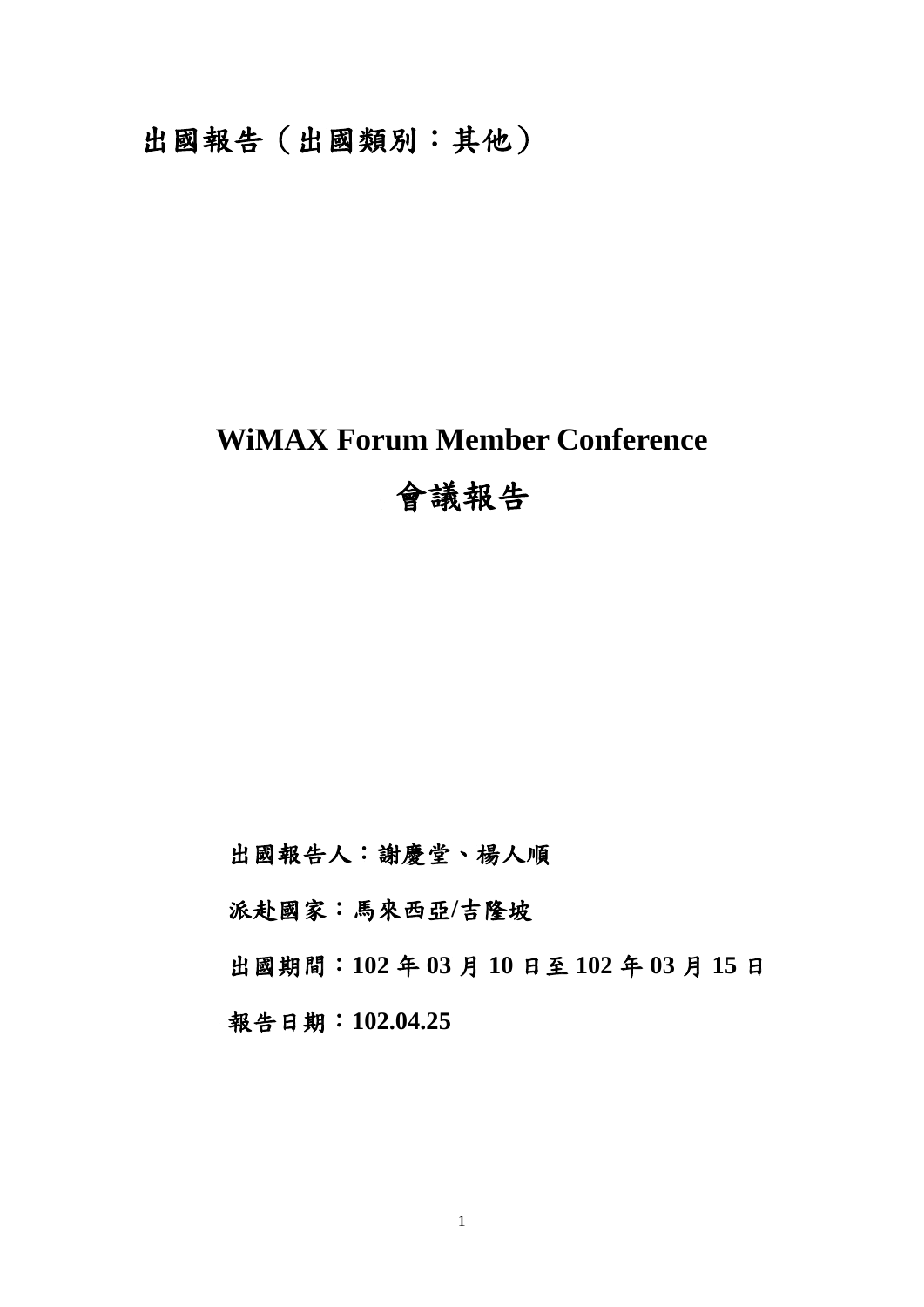摘 要

 在本次會議中,本團隊主要參加 Board meeting, Operator Summit、SPWG 和 NWG 的會議。在 Operator Summit 我們觀察到 WiMAX and LTE Coexistence 的議題愈來越受 Operator 的重視,甚至 SAMSUNG 已經在今年初悄悄地更新他們所售給台灣的 WiMAX 基 地台成為 WiMAX R2.1 的規格,讓無線介面具備雙網共存運作的能 力。此外,在 SPWG meeting 中我們聚焦於 PS/PPDR、WiMAX R2.2 和 Small Cell Backhaul 三個議題。在 Carrier Ethernet 2.0(CE2.0) 支援 Small Cell Backhaul(SCB)的討論中, IEEE 802.16 chair Roger Marks 簡報他分析 CE2.0 的網路架構,提出若干可能應用在 SCB 的網路架 構,並很清楚提出未來的發展議題,期待 SPWG 成員可以針對這 Carrier Ethernet 2.0 的 SCB 技術提出需求規格;經過這次會議中的觀 察、與其他廠商之間的意見交換,我們提出這份出國報告,希望對國 內廠商產生幫助。本次董事會進行發展策略的討論。了解會員廠商希 望在 2013 年看到什麼樣的成果,設法滿足不同營運商的需求,作為 制定策略的重要依據。在 WiMAX Asia 2013 營運商高峰會中除了分 享佈建營運經驗之外,CelPlan CEO Leonhard Korowajczuk 分享寬頻 網路佈建經驗,並指出一些對於無線寬頻技術的事實與神話(myth)。

# 技術貢獻

本團隊目前主要鎖定 SPWG 提案, 我們在 PS/PPDR 需求規格書 上提出兩件 Contribution, 在 WiMAX R2.2 需求規格書上提出一件 Contribution。前兩件提案在討論後,全部內文順利被接受。後面一件 提案,在激烈辯論後,使用情境部分被接受,置入需求規格書草案。

- 13\_00014\_001 WiMAX mandatory and optional requirements for PS\_PPDR-ITRI-modified-revised
- 13\_00025\_000 WiMAX Group Communications requirements for Public Safety - ITRI-02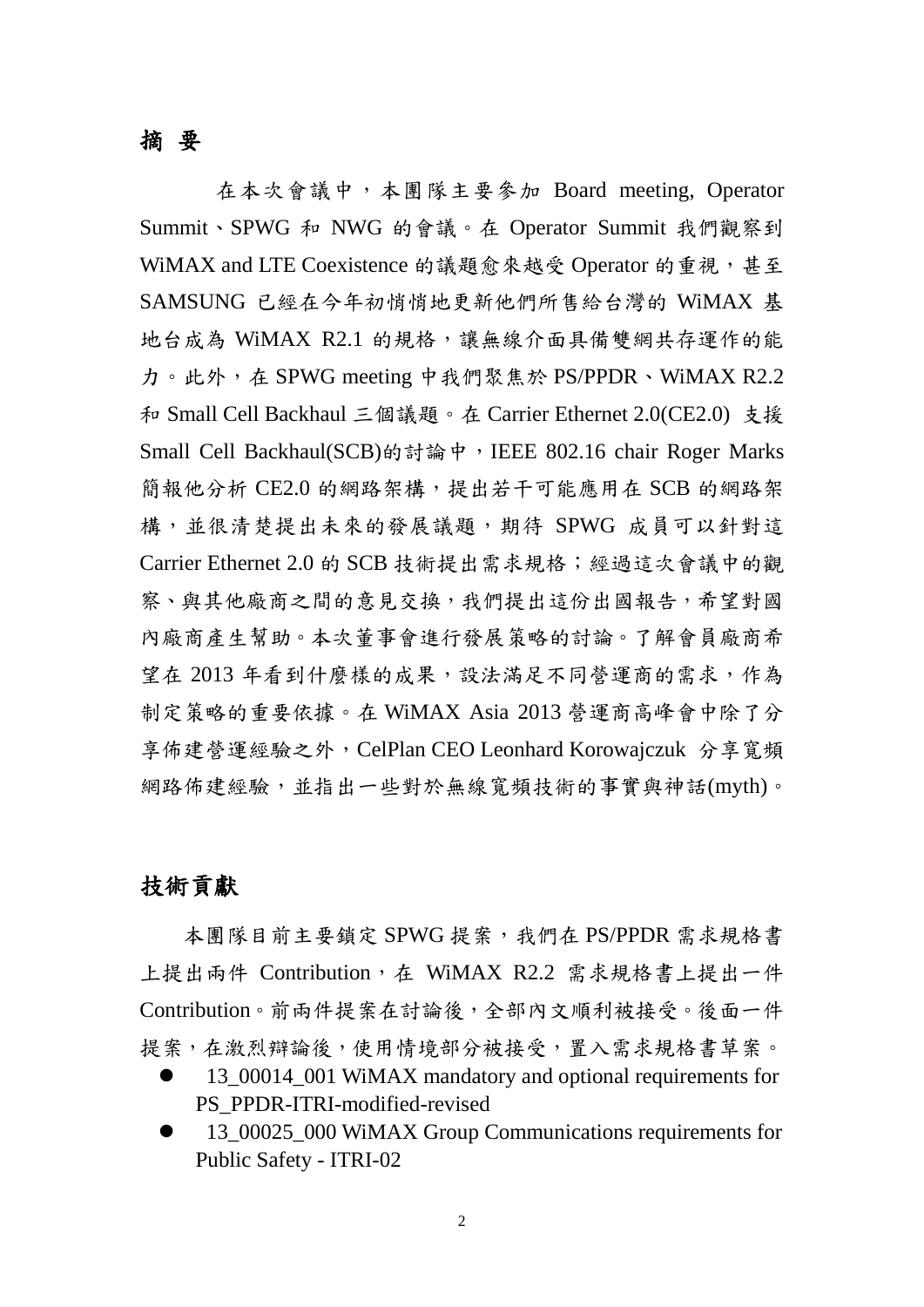13\_00028\_000 Radio Access Network Selection Use Case and Requirements for WiMAX R2.2

# 會議解說

本次 WiMAX Forum 會員大會於馬來西亞吉隆坡舉辦,除了各工 作小組(working group)的會議外,還包含董事會(board meeting)。此次 工作小組會議延續上次在保加利亞的討論,因 WiMAX 的技術標準議 題與參加人數不若以往,所以將 SPWG 與 NWG 合併召開,TWG 與 CWG 合併召開。本次團隊以參加 board meeting, SPWG 以及 NWG 為主,工作分配如下:

# 與會成員工作分配

| 成員  | 務<br>任                                                                                                                                                                    |
|-----|---------------------------------------------------------------------------------------------------------------------------------------------------------------------------|
| 謝慶堂 | 參加WiMAX Forum Board meeting、WiMAX Forum NWG/SPWG<br>標準會議和WiMAX Asia 2013。共同提案標準貢獻,協助答辯。                                                                                   |
| 楊人順 | 參加WiMAX Forum NWG/SPWG標準會議與WiMAX Asia 2013<br>operator summit會議,掌握WiMAX 現狀與應用需求議題,在<br>WiMAX Public Safety for WiMAX and LTE Coexistence (WiMAX<br>R2.2) 等議題提案標準貢獻,並負責簡報。 |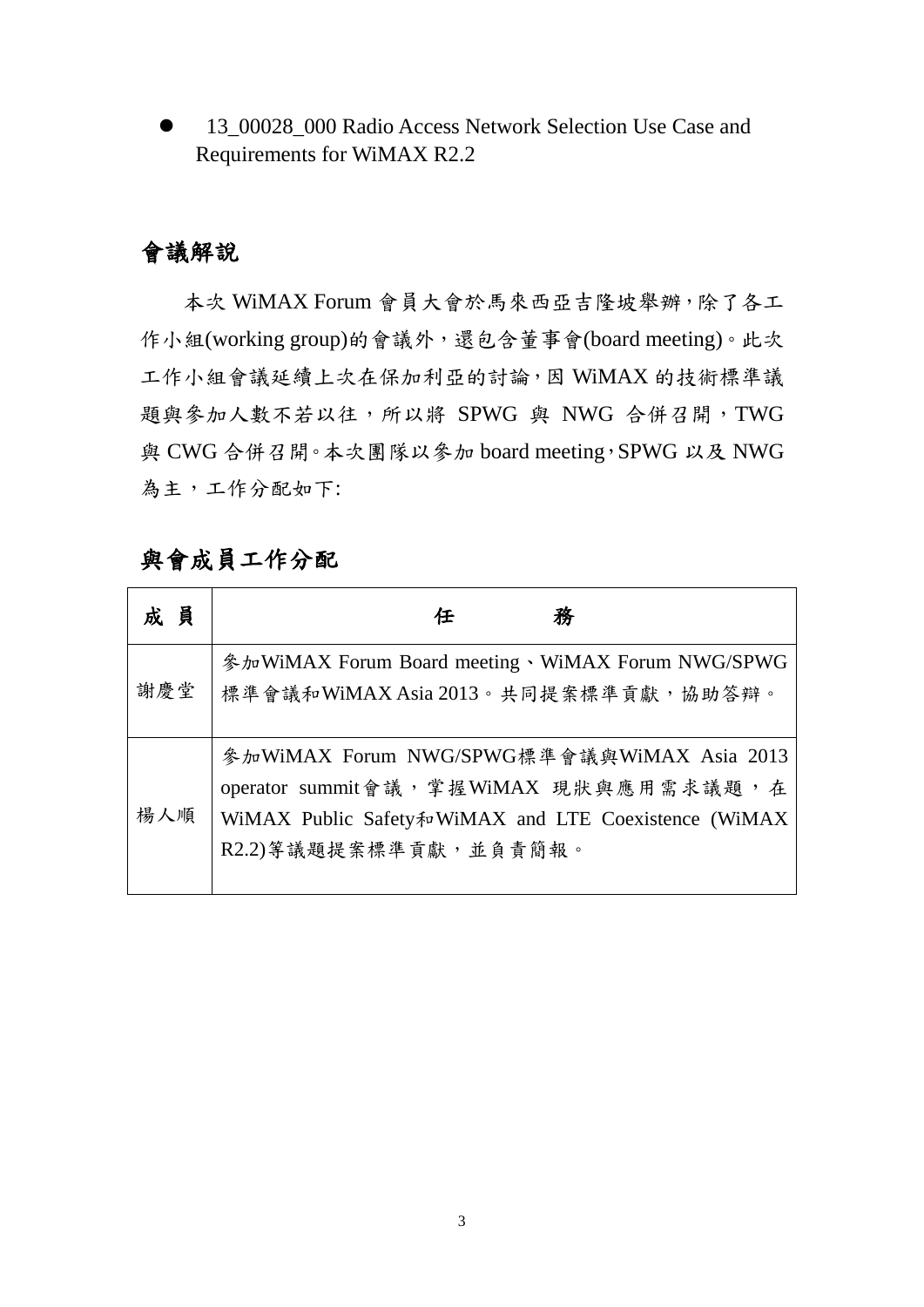# 目 錄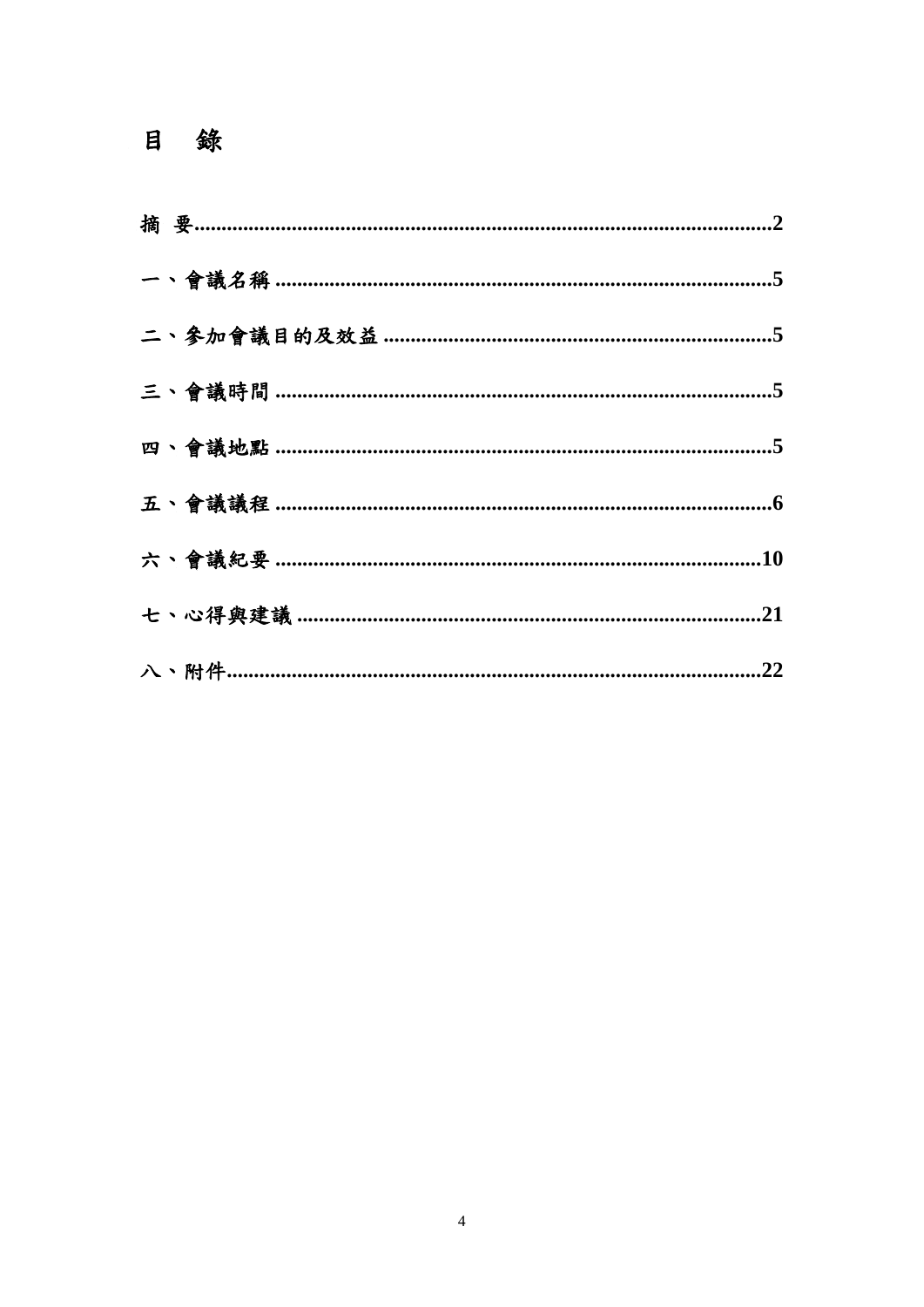# 一、會議名稱

WiMAX Forum Kuala Lumpur Member Conference

# 二、參加會議目的及效益

- 掌握 WiMAX 應用需求議題,參與並提案兩案 WiMAX PS/PPDR 以及一案 WiMAX R2.2 需求規格書討論及協商,希望幫助國內營 運商邁入一個多網整合的服務時代。提案清單如下:
	- ◆ 13\_00025\_000 WiMAX Group Communications requirements for Public Safety - ITRI-02, ITRI <Accepted>
	- ◆ 13\_00014\_001 WiMAX mandatory and optional requirements for PS\_PPDR - ITRI-modified-revised, ITRI <Accepted>
	- ◆ 13\_00028\_000 Radio Access Network Selection Use Case and Requirements for WiMAX R2.2, ITRI, AppComSci<Accepted>
- o 掌握 Carrier Ethernet 2.0 for IEEE 802.16r (Small Cell Backhaul)議題。 參與董事會WiMAX發展策略的討論,包含PS/PPDR、WiMAX R2.2、 small cell backhaul 以及 IEEE 802 OmniRAN 等議題, 以作為提出貢 獻的基礎。
- o 掌握 WiMAX and LTE Coexistence R2.1 的最新應用狀況,了解日韓 兩國 WiMAX operator 的需求。

# 三、會議時間

March 11, 2013 ~ March 14, 2013

## 四、會議地點

馬來西亞/吉隆坡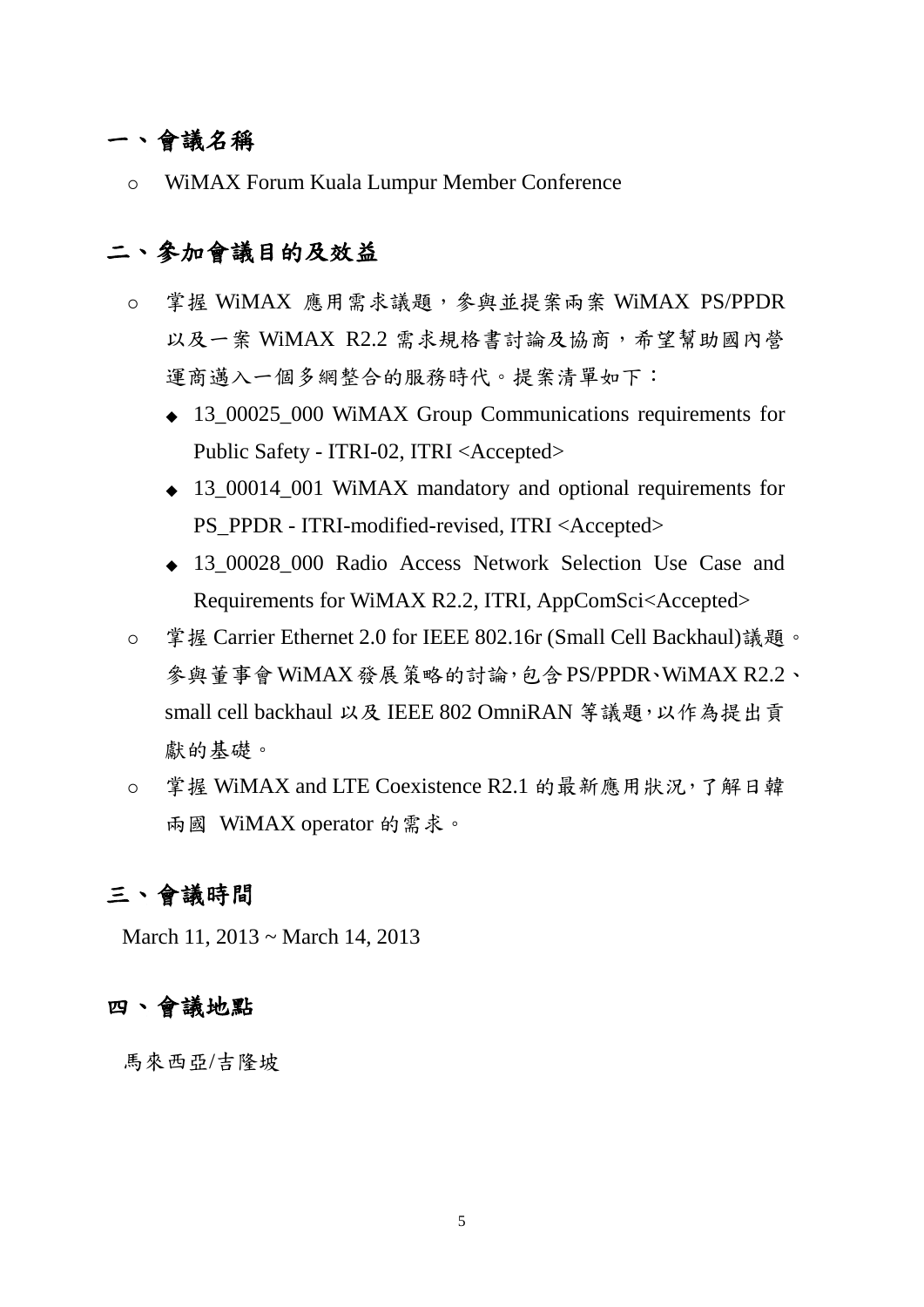# 五、會議議程

### o *WiMAX Asia 2013 Operator Summit* 會議議程如下:

### *Tuesday – March 12*

#### **08.30 – 09.00: Registration (Coffee & Tea Included)**

#### **09.00 – 09.30: Welcome Remarks**

Hosted By: Declan Byrne, President, WiMAX Forum

#### **09.30 – 10.00: WiMAX Advanced Technical Updates**

Hosted by: Dr. Mohammad Shakouri, Chairman, WiMAX Forum

#### **10.00 – 10.30: Connecting Schools Across Malaysia**

Hosted by: Ali Tabassi, COO, YTL Communications

#### **10.30 – 12.00: Executive Roundtable – Delivering Profitable WiMAX Services in 2013**

- Hosted By: Declan Byrne, President, WiMAX Forum
- Panelists:
	- Fumio Watanabe, CTO, UQ Communications
	- Ali Tabassi, COO, YTL
	- Jake Saunders, VP of Forecasting, ABI Research

#### **12.00 – 13.00: Lunch and Networking Reception**

- **13:00 – 15:00: Panel Discussions**
- **15.00 – 15.30: Coffee and Networking Break**

#### **15.30 – 16.30: Wireless Broadband Network Design Considerations**

Hosted By: Leonhard Korowajczuk, CEO/CTO, CelPlan

## **16.30 – 17.30: Multi-mode WiMAX Networks and Devices: Strategies for Integrating WiMAX, WiFi, GSM, HSPA, and LTE**

- Hosted By: Declan Byrne, President, WiMAX Forum
- Panelists:
	- Choe Hyun Ho, CTO, Informark
	- Simon Lee, Director-4G Global Marketing, GCT Semiconductor
	- Michael Chan, Sr. Manager Global Marketing, Green Packet
	- Venkatesan Balakrishnan, Sales Director & India Country Manager, Sequans Communications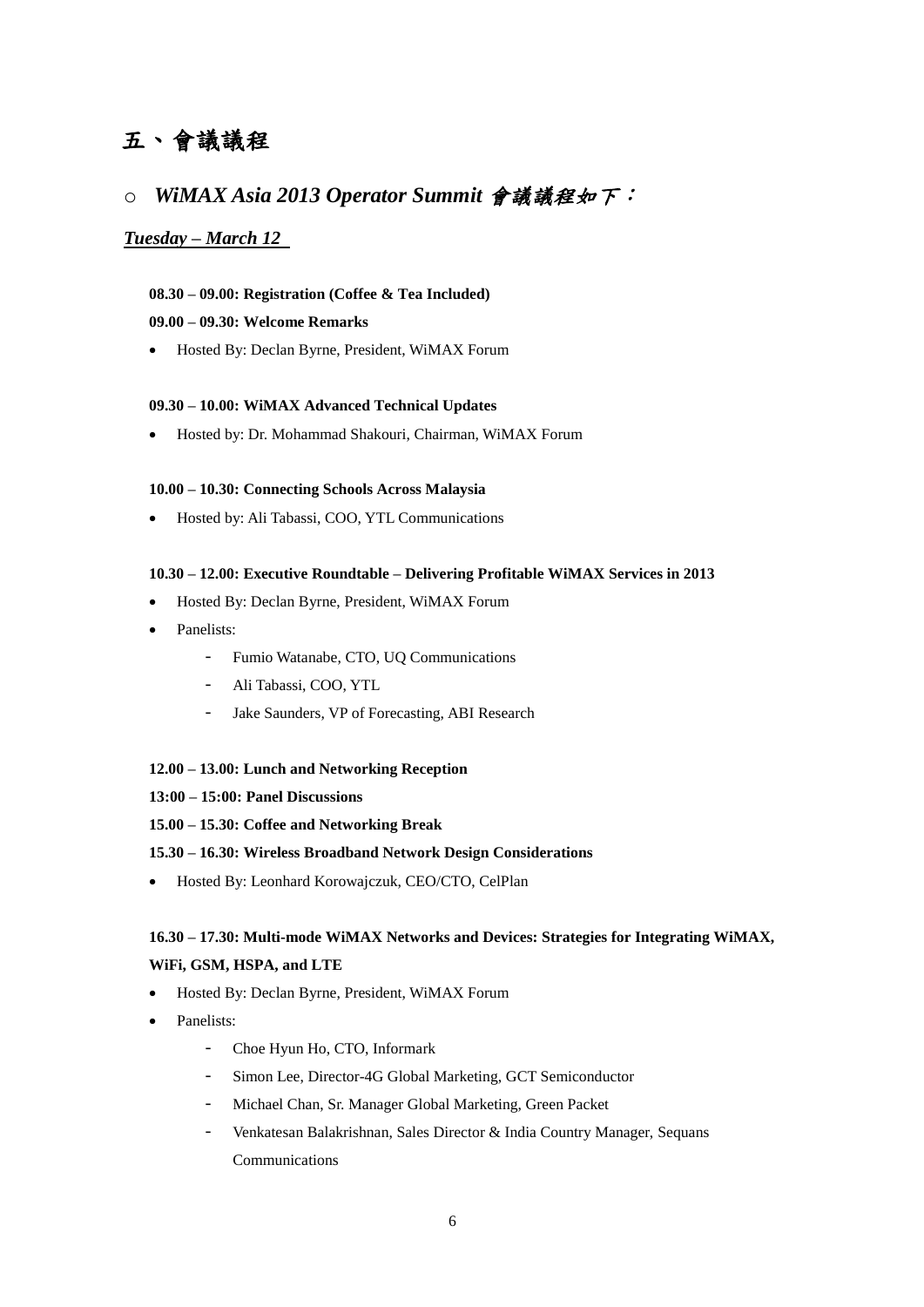#### **17.30 – 18.00: Event Wrap-Up**

Hosted by: Declan Byrne, President, WiMAX Forum

### **18.00 – 19.30: Cocktail Reception**

# o *SPWG / NWG* 會議議程如下:

### *Monday – March 11*

### **09:00 – 10:30: WiMAX Forum (Prince 5)**

WiMAX Forum Roadmap Initiatives and Priorities (Declan)

#### **13:30 – 14:30: SPWG (Prince 5)**

- SPWG Opening Plenary (Chungwoo)
	- Welcome Speech from WiMAX Forum (Declan)
	- Roll Call & Introductions
	- Announcements
	- Meeting Agenda Approval
- New delegates mini orientation (Chungwoo)
- SPWG Processes Review and Improvements (Chungwoo)
	- SPWG Objectives & SPWG Role in the WiMAX Forum

#### **15:00 – 17:00: SPWG (Prince 5)**

WiMAX Release 2.2 (Steven/Sato)

### **17:00 – 18:30: SPWG (Prince 5)**

WiMAX for PS/PPDR (Chungwoo)

### *Tuesday - March 12*

#### **WiMAX Asia 2013 (Prince 8)**

### *Wednesday – March 13*

**9:30 – 10:30: SPWG (Prince 5)**

**•** Carrier Ethernet Transport (Roger)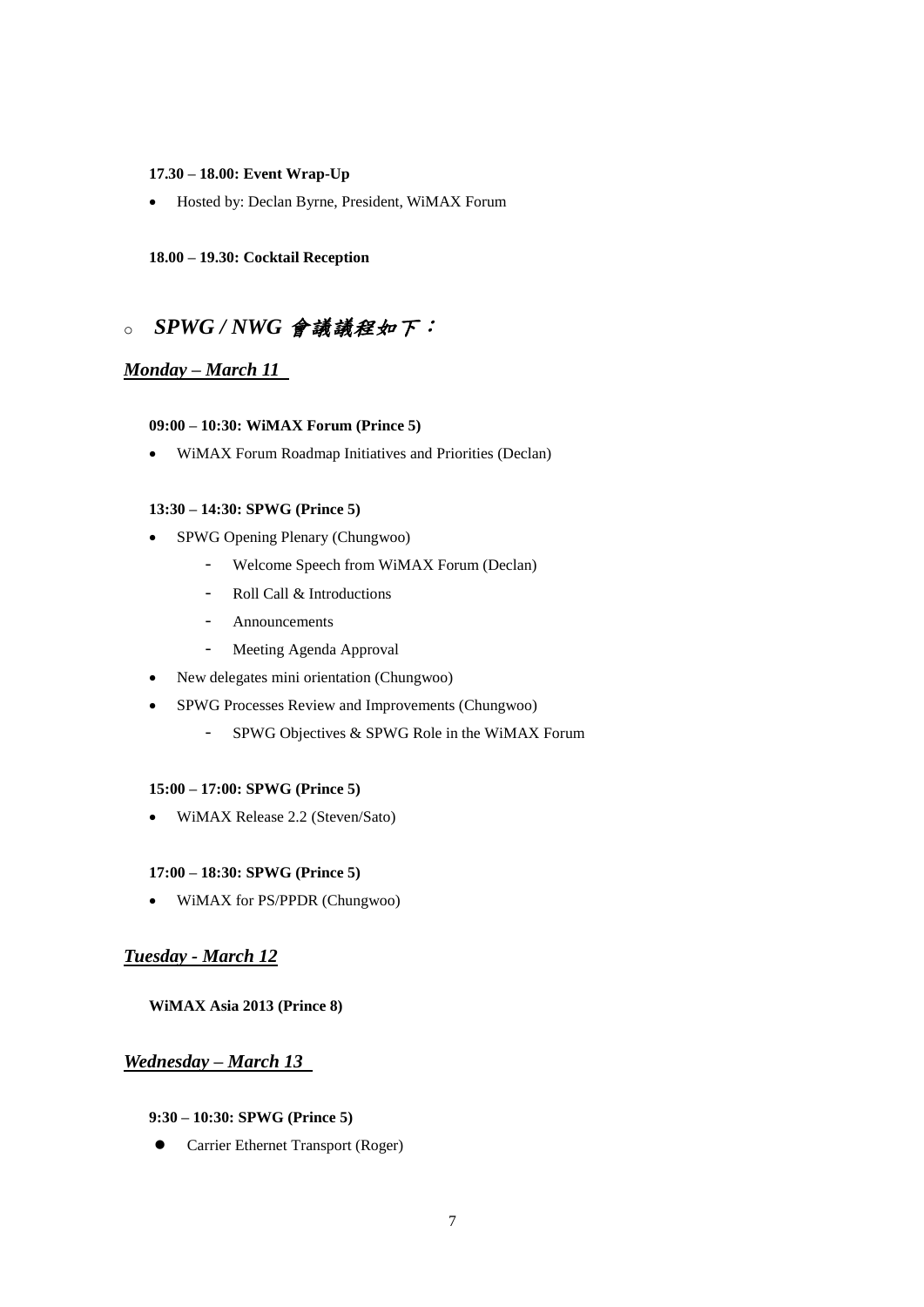### **10:30 – 12:00 SPWG (Prince 5)**

Carrier Ethernet Transport (Roger)

#### **13:30 – 15:00 SPWG (Prince 5)**

• Release 2.2 (Steven/Sato)

#### **15:30 – 16:15: SPWG (Prince 5)**

• Release 2.2 (Steven/Sato)

### *Thursday – March 14*

#### **9:00 – 10:00: SPWG (Prince 5)**

• Release 2.2 (Chungwoo)

#### **10:00AM – 11:30: SPWG (Prince 5)**

- Outgoing LSs (Chungwoo)
- Technical Plenary Inputs
- Review SPWG Status Report to TP
- SPWG Objectives for 2013
- Work Plans
- Approval of the documents
- Future Meeting setup / Calls schedule
- Any other business
- Closing of the meeting

# *WiMAX Forum* 董事會議程

### *Wednesday - March 13*

| <b>Agenda Item</b>                         | <b>Notes</b> | <b>Presenter</b> | Time               |
|--------------------------------------------|--------------|------------------|--------------------|
| Approve Minutes from<br>$\bullet$          |              | Dave Sumi        | $8:30 - 8:35$ am   |
| January Conference Call                    |              |                  |                    |
| New Board Members<br>$\bullet$             |              | Mo               | $8:35 - 9am$       |
| Marketing 2013 Plan<br>$\bullet$           |              | Jonathan         | $9 - 10$ am        |
| <b>Break</b>                               |              |                  | $10 - 10:15$ am    |
| WiMAX Advanced<br>$\bullet$                |              |                  |                    |
| <b>GTI</b> Cooperation Status<br>$\bullet$ |              | Mo/Declan/Micha  | $10:15 - 11:15$ am |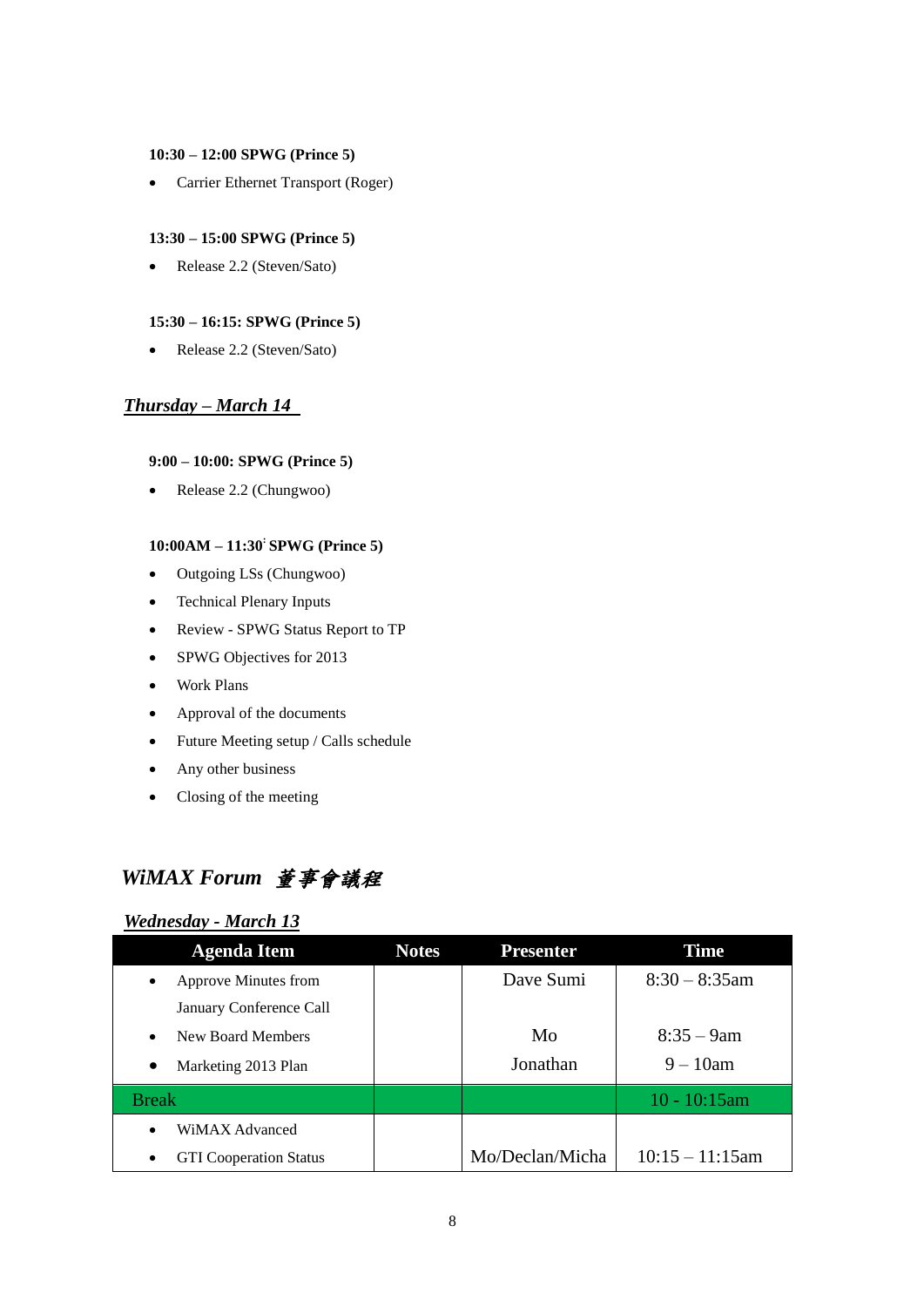| R <sub>2.2</sub> Update<br>$\bullet$ | el            | $11:15 - 12:00$ pm |
|--------------------------------------|---------------|--------------------|
|                                      | Joonho        |                    |
| Lunch                                |               | 12:00-1:00pm       |
| 2014 Roadmap Plan<br>$\bullet$       | Mo/ALI/Hideo/ | $1:00 - 3$ pm      |
|                                      | Ching-Tarng   |                    |
| <b>CPE RFP</b><br>٠                  | Declan        | $3 - 4$ pm         |
| President's Report Out<br>$\bullet$  | Declan        | $4 - 5:30$ pm      |

# *Thursday - March 14*

| <b>Agenda Item</b>                     | <b>Notes</b> | <b>Presenter</b>  | <b>Time</b>        |
|----------------------------------------|--------------|-------------------|--------------------|
| <b>WiCE</b> (Wireless Carrier          |              | Roger             | $9-11$ am          |
| Ethernet)                              |              | Marks/Ching-Tarng |                    |
| <b>Break</b>                           |              |                   | 11-11:15am         |
| WG Report Out &                        |              | Rich/WG Chairs    | $11:15-$           |
| Organization                           |              |                   | $12:15 \text{pm}$  |
| Lunch                                  |              |                   | $12:15$ pm $-$     |
|                                        |              |                   | 1:30 <sub>pm</sub> |
| WiGRID                                 | ٠            | Paul              | $1:30-2:30$ pm     |
| <b>Action Item Review</b><br>$\bullet$ |              | Declan/Dave       | $2:30-3$ pm        |
|                                        |              |                   |                    |
|                                        |              |                   |                    |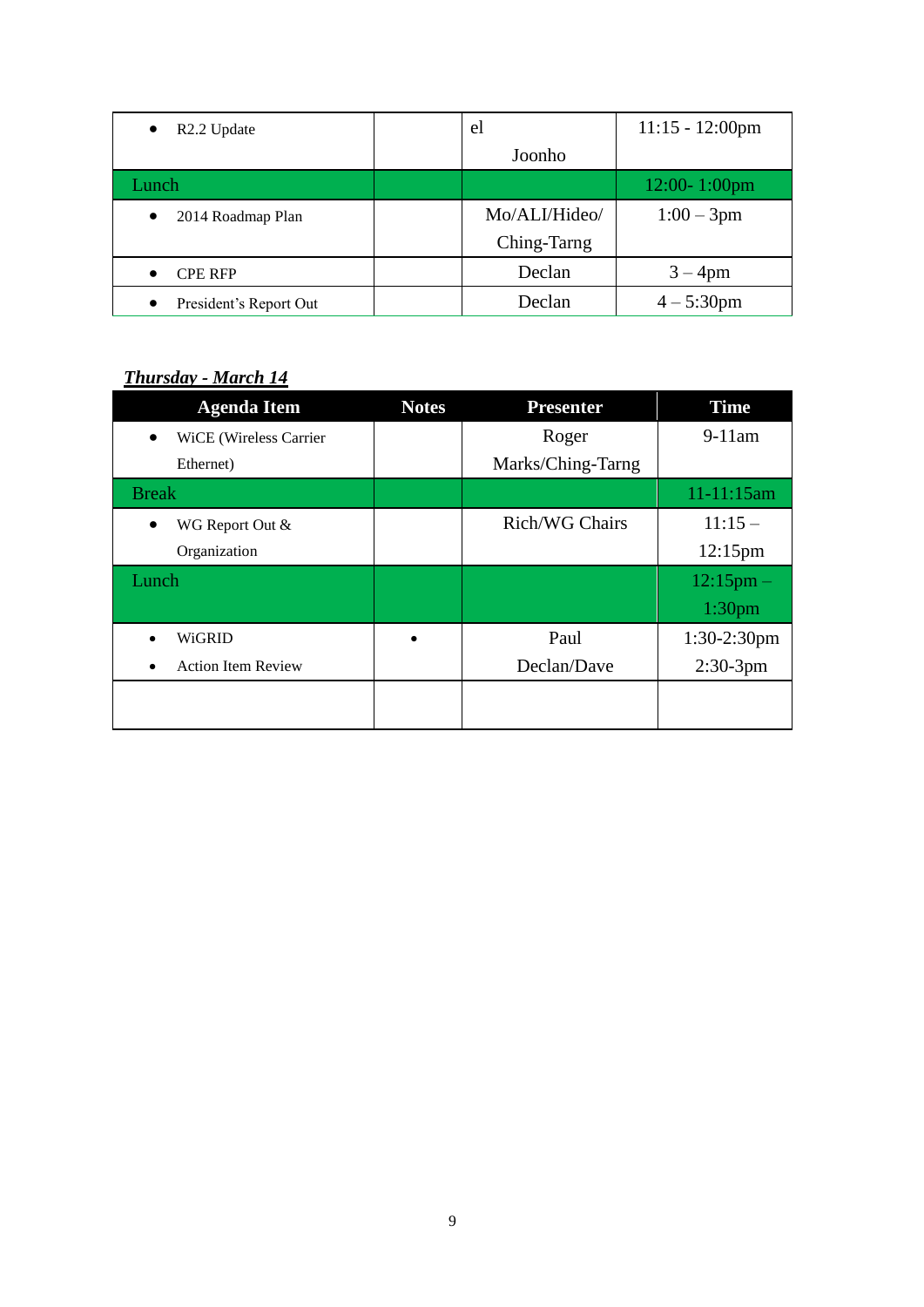# 六、會議紀要

### *WiMAX Asia 2013 Operator Summit*

WiMAX Forum 於 3 月 12 日舉辦營運商高峰會,約有 80 人參加。 Declan 在開場中表示,WiMAX Forum 成立至今十多年,從傳統的營運 商擴展到垂直市場。為了因應會員廠商的需求,去年底更新 WiMAX Advanced 2.x 發展藍圖。WiMAX Forum 主席 Mo Shakouri 接著說明 WiMAX 2.x 的發展現況, WiMAX Advanced 2.1 規格已經公布, 目前正 在討論 Release 2.2 的需求。

Ali Tabassi 簡報馬來西亞 YTL 的 Yes 4G 策略。YTL 是全球唯一開 台時就提供語音和數據整合服務的營運商,到目前仍是如此。用戶只需 要簽訂一個方案就可以使用語音、數據、電子郵件等服務。不像大多數 的營運商要求用戶根據使用服務種類的不同而簽下數個不同的方案。在 接下來的 WiMAX 服務專題討論中 Ali 說明使用不同頻率的結果涵蓋 範圍也不一樣。它是好還是壞很難說,要看是覆蓋面廣重要,還是速度 快重要。固定裝置的情況有點不同,他認為應該有不同的產品可使用於 不同的使用場景。另一個挑戰是回程(backhaul),並非所有的營運商都 得天獨厚的擁有固定和無線業務。室內涵蓋是一項具有挑戰性的工作, 更加挑戰的是你不知道客戶會如何使用網路。

UQ 的 Fumio Watanabe 表示該公司只提供服務,情況較為單純,不 必提供位置的服務等。擁有智慧型手機的人對於網路的使用量比一般手 機的用戶高很多,對營運商而言愈來愈不容易滿足用戶的需求。 UQ 有一個比較合理的方法,只需提供接入網路,用戶可以用任何他們想要 的方式來使用網路,關鍵是要有良好的網路覆蓋。與 LTE 網路相比, UQ 的 WiMAX 網路更符合成本效益,使得 UQ 因此可以提供更好的服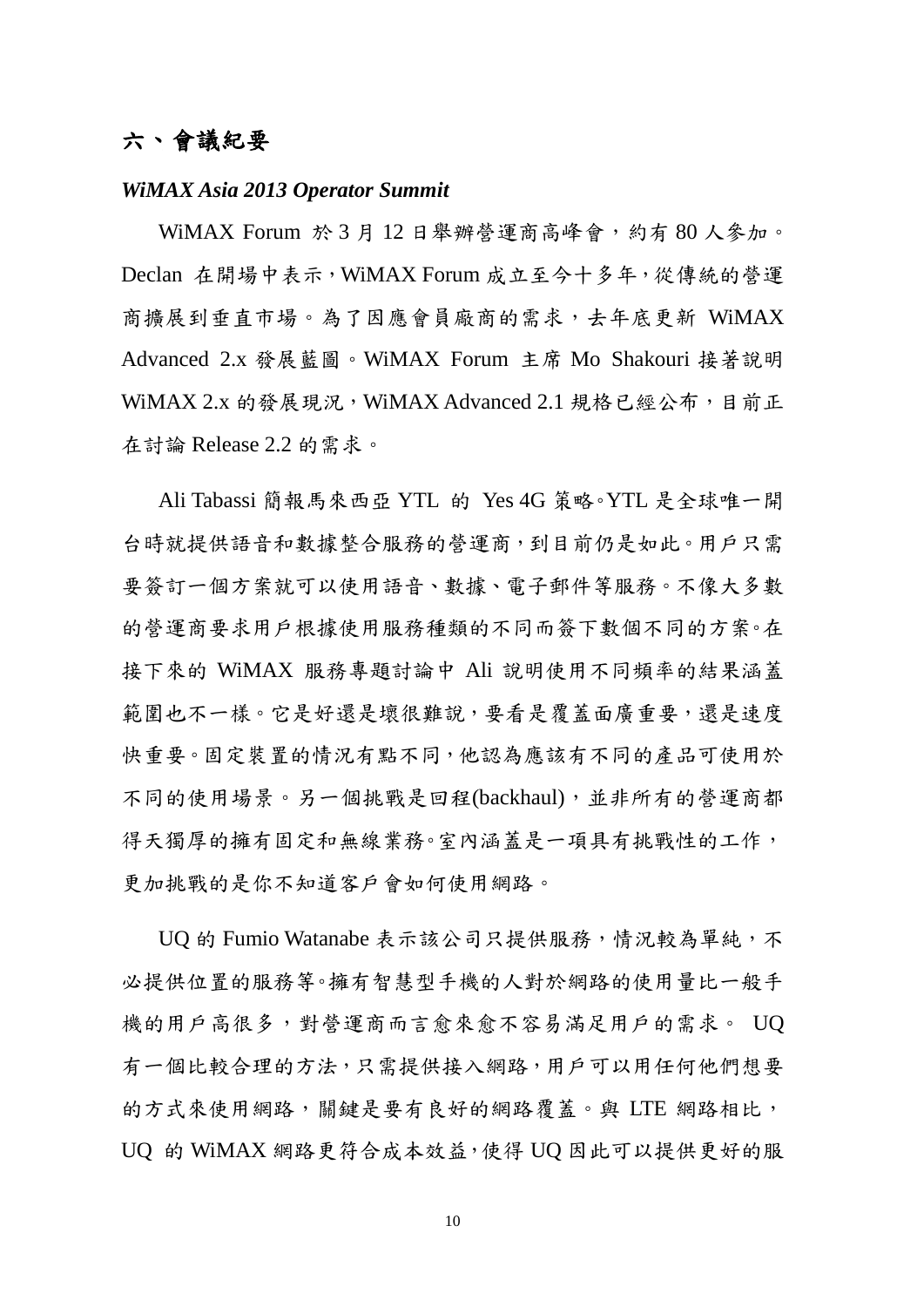務。 UQ 現在有 4 百萬個用戶。有聽眾問 UQ 能不能在語音服務上跟 其他公司競爭。Watanabe 表示語音服務牽涉到覆蓋率,室內信號滲透 率,以及跟天線的位置都有關係。在客戶需要的地方改進,就可以產生 收入,這需要不斷的演進。語音是一項重要的服務。在馬來西亞年齡小 於 12 歲的小孩不能拿到手機,但是語音服務的滲透率仍超過 120%。 對大部分的無線寬頻營運商來說數據可能是主要的業務,但提供語音作 為一種附加服務。如果沒有良好的覆蓋率不宜提供語音服務。

目前 WiMAX 終端還是比 LTE 終端便宜。一般用戶的數據使用量正 大量增加。UO 有超過 60 個虛擬行動網路營運商,所有用戶中只有 10  $%$ 是直接客戶。 KDDI 採用 WiMAX 來補充其 3G 網路的不足,並配合 Wi-Fi 來卸載流量。使用 WiMAX 作為 Wi-Fi 的回程極為容易。Ali 表示 Wi-Fi 不只可以作為卸載流量,還可以作為爭取更多客戶的接取技術, 例如為數眾多的 iPhone 用戶。也有人提問 WiMAX 營運商可否與佈建  $LTE$  的 3G 營運商競爭。Mo 認為這是不是 WiMAX 或 LTE 的問題, 重 要的是要建立完整的生態系統。

CelPlan CEO Leonhard Korowaiczuk 分享寬頻網路佈建經驗,並指 出一些對於無線寬頻技術的事實與神話(myth)。他說 LTE 宣稱與現有系 統相容,但是實際上很少現有的基礎設施可以重複使用。有人說 WiMAX 已死,但是該公司目前正在佈建的 WiMAX 網路比 LTE 網路 多。下面是他提到的神話:

- 在你所有的 Cell 中可以使用相同的頻道 (reuse of 1)
- 你可以在 10MHz 的頻道上達到 200 Mbps 的吞吐量 (throughput)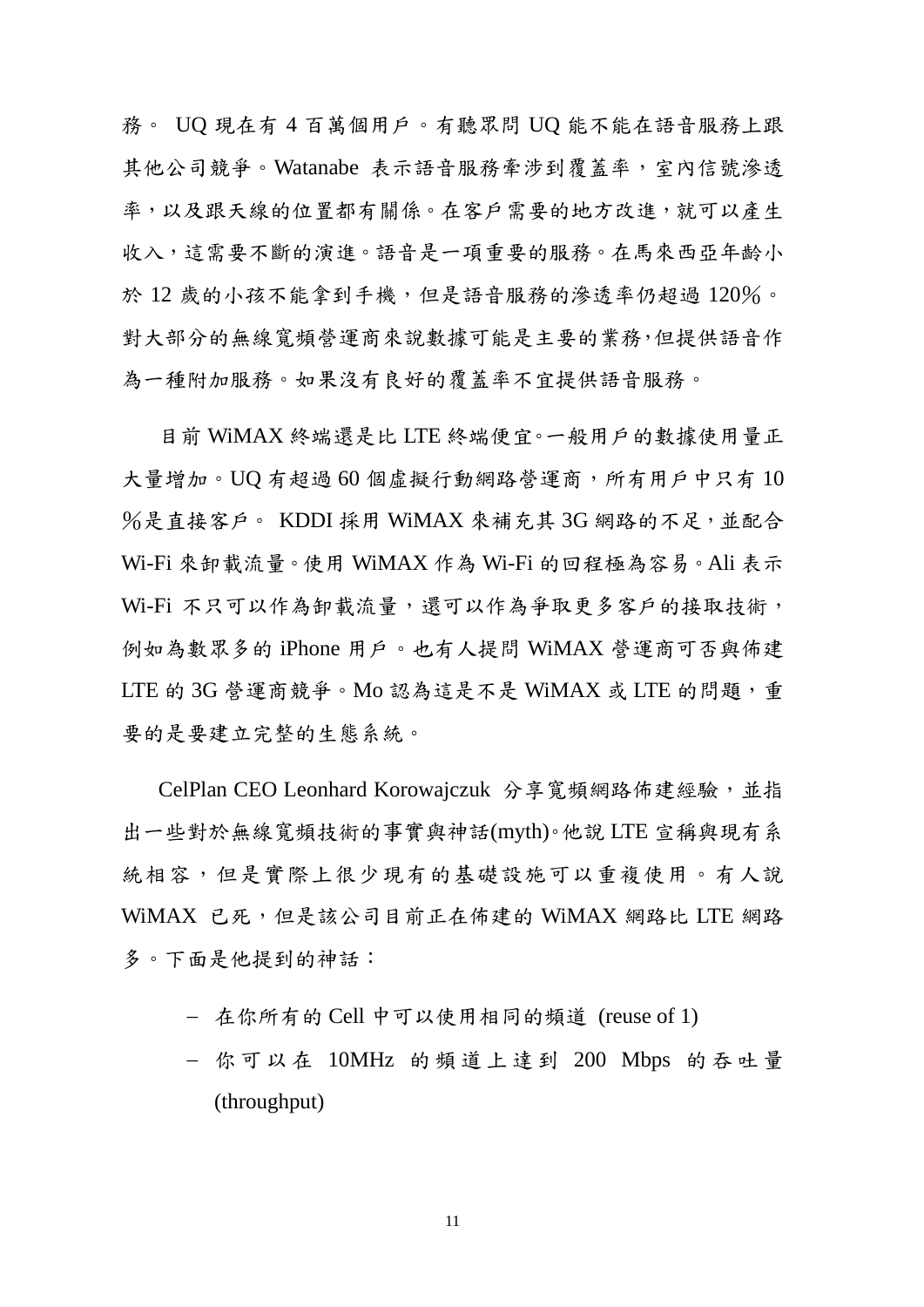- 使用 MIMO B(spatial multiplexing)只要增加天線就可以有 兩倍或四倍的吞吐量
- 一個被設計為 3GPP 標準,符合 ETU30 (Extended Typical Urban model)營運商的需求的網路就可提供室內覆蓋
- 鏈路預算:我們的設備在離基地台 10 公里的距離還可以提供 室內覆蓋
- 與 WiMAX 相比,LTE 解決了 PAPR 的問題
- LTE 比 WiMAX 能提供更大的容量
- WiMAX 終端比 LTE 終端昂貴
- 所有的運營商都選擇 LTE
- 我的車只要一滴汽油就可以跑 10 公里(但是沒告訴你是在下 坡的情況下測試)
- 一些神話故事重複一遍又一遍的講,直到成為虛擬的真理 (virtual truths)

在頻譜使用效率方面 3GPP 的最佳估計是 4 bits/s/Hz,真實系統的 情況大概是 1bit/s/Hz。基地台的容量隨著涵蓋範圍的擴大而減少,圖一 和圖二分別是調變和容量隨距離而改變的情況。他接著說明一些網路設 計的實情,包含規格、商業、規劃、技術、以及效能等必須考慮的地方。

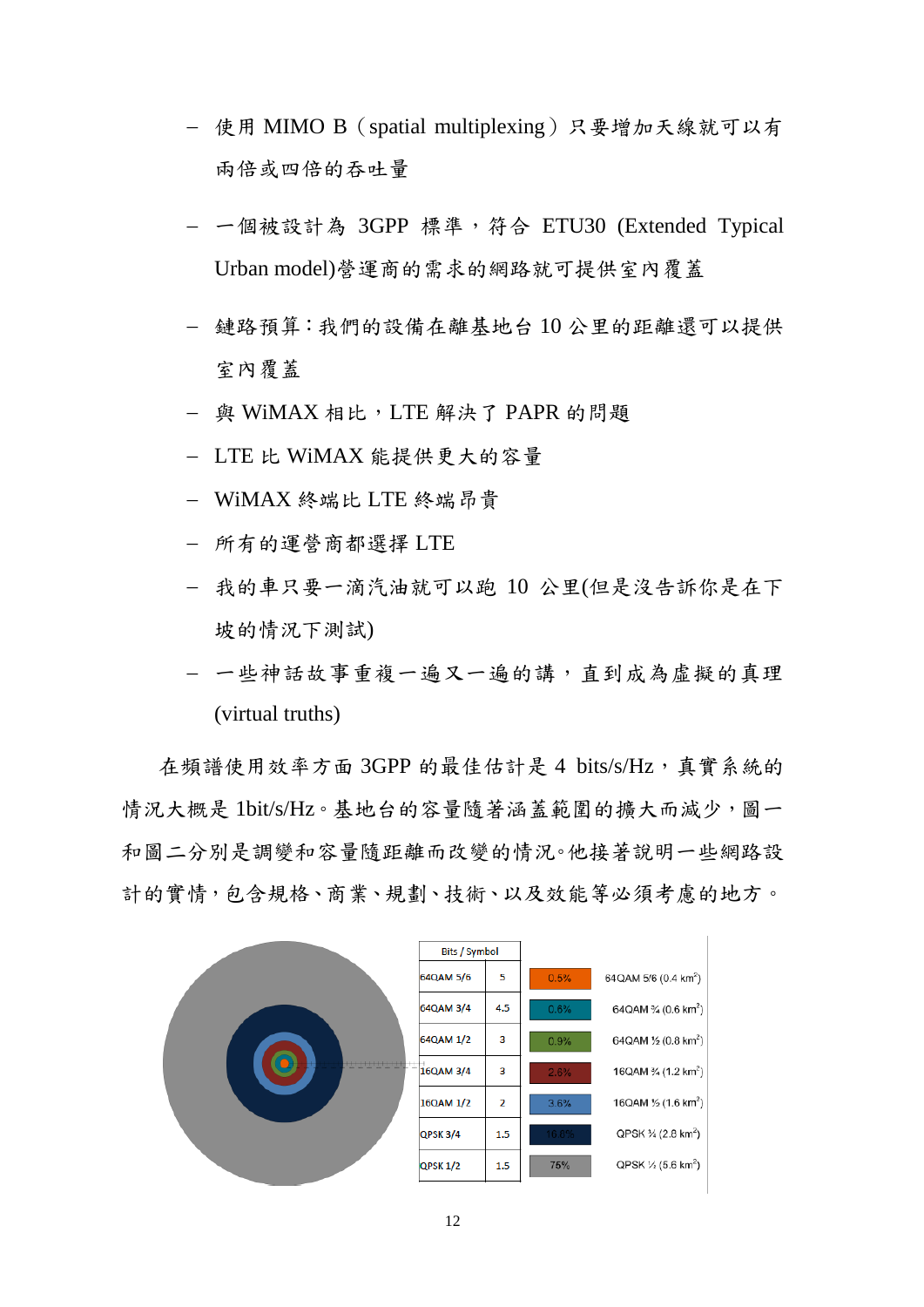圖一: 調變隨基地台的涵蓋範圍改變

- **Bandwidth: 10 MHz**
- Frame: 10 ms
- Cyclic Prefix: 1/8



圖二: 容量隨基地台的涵蓋範圍改變

### *SPWG*

這次 SPWG 會議有如下幾個重要工作內容:

- 進行 WiMAX PS/PPDR 需求文件 Contribution 討論
- 進行 WiMAX R2.2 需求文件 Contribution 討論
- Carrier Ethernet Transport for Small Cell Backhaul Tutorial

其中在 3/11 和 3/13 議程中討論最熱烈的兩個 working items: WiMAX PS/PPDR 和 WiMAX R2.2, WiMAX PS/PPDR 議題在這次有 4 份需求規格提案討論,ITRI 和 KT 各提出兩件,並由 SPWG 會員決定 是否通過接受,成為 WiMAX Forum 的 baseline 文件;有關在 Carrier Ethernet 2.0 支援 SCWB 也帶出一些非常有趣且有潛力的議題討論,討 論的內容如下:

### *WiMAX PS/PPDR*

星期一下午的最後一個 Session 處理 Public Safety(PS)/Public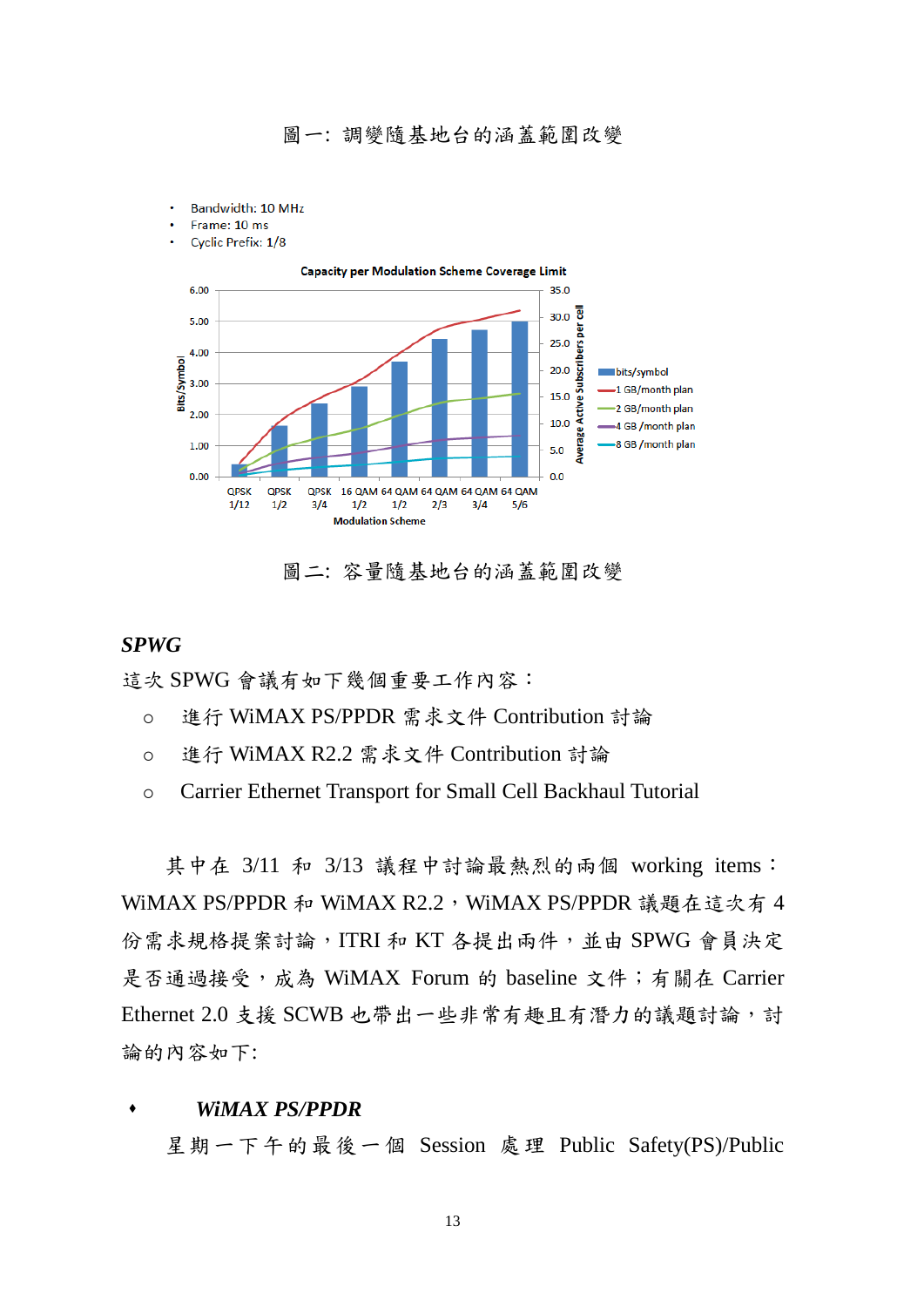Protection & Disaster Relief(PPDR) 的 需 求 規 格 baseline working document 提案,這次總共有四分提案,分別由 ITRI 和 KT 各提出兩篇。 此項規格目前的狀態是已經接近最後收尾的階段了,所以這四項提案聚 焦在需求規格條文的提案,因為都能讓需求規格更為完整,所以全部被 接受。說明如下:

# 1. [13\\_00025\\_000 WiMAX Group Communications requirements for](http://members.wimaxforum.org/apps/org/workgroup/spwg/download.php/63999/13_00025_000%20WiMAX%20Group%20Communications%20requirements%20for%20Public%20Safety%20-%20ITRI-02.doc)  [Public Safety -](http://members.wimaxforum.org/apps/org/workgroup/spwg/download.php/63999/13_00025_000%20WiMAX%20Group%20Communications%20requirements%20for%20Public%20Safety%20-%20ITRI-02.doc) ITRI-02.doc

在本提案中我們提出了 Group Communication 的定義:

CG: Communications Group – A set of devices entitled to participate in communicating with one another.

與對應的需求規格項目共六項。

提案內容全部獲無異議通過,納入 Baseline document。

# 2. 13\_00014\_001 WiMAX mandatory and optional requirements for PS\_PPDR - [ITRI-modified-revised.doc](http://members.wimaxforum.org/apps/org/workgroup/spwg/download.php/64009/13_00014_001%20WiMAX%20mandatory%20and%20optional%20requirements%20for%20PS_PPDR%20-%20ITRI-modified-revised.doc)

在本提案中我們提出 D2D relay 的使用案例和對應的需求項目,兩 種相關的技術。這樣的提案能夠幫助在大型災難的災後救援時,可以利 用 D2D relay 的方式來建立通訊,加速被摧毀的網路重建。

提案內容在做一些文字修改後,全部獲無異議通過,納入 Baseline document。

3. [13\\_00022\\_000 WiMAX\\_for\\_PS\\_use\\_cases-KT.doc](http://members.wimaxforum.org/apps/org/workgroup/spwg/download.php/63994/13_00022_000%20WiMAX_for_PS_use_cases-KT.doc)

KT 在本提案中提出使用案例,允許能夠支援 WiMAX Messaging Service (WMS)的用戶可以在災難發生時利用 Text message 通知救援中 心的人員。

提案內容全部獲無異議通過,納入 Baseline document。

## **4. [13\\_00024\\_000](http://members.wimaxforum.org/apps/org/workgroup/spwg/download.php/63997/13_00024_000%20WiMAX_for_PS_PPDR_Spectrum_Region-1-KT.doc)**

## **[WiMAX\\_for\\_PS\\_PPDR\\_Spectrum\\_Region-1-KT.doc](http://members.wimaxforum.org/apps/org/workgroup/spwg/download.php/63997/13_00024_000%20WiMAX_for_PS_PPDR_Spectrum_Region-1-KT.doc)**

KT 在本提案中提出歐洲可用的 Spectrum for PS/PPDR in Region

| IΔ                |                 |  |  |                                                                    |  |  |  |  |
|-------------------|-----------------|--|--|--------------------------------------------------------------------|--|--|--|--|
| Mode <sub>e</sub> |                 |  |  | Note.                                                              |  |  |  |  |
| s                 | $380 - 470$ MHz |  |  | UL: 380-385MHz/DL:390-395MHz is preferred core<br>harmonized band. |  |  |  |  |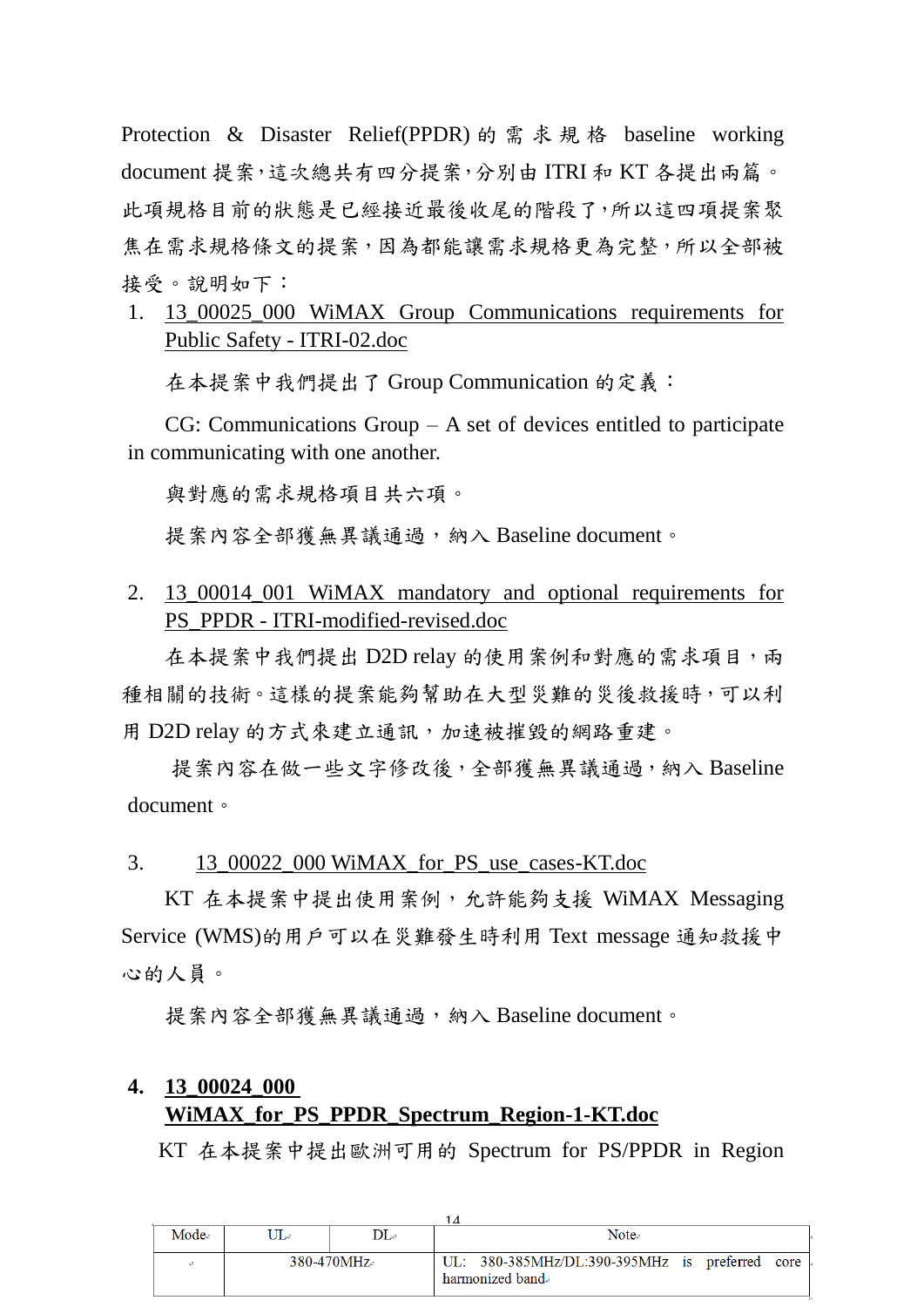1:

提案內容全部獲無異議通過,納入 Baseline document。

WiMAX R2.2

星期一下午和星期三下午,SPWG 討論 WiMAX R2.2 需求規格書 的提案,這次總共有三個提案,分別由 YTL、Alvarion 和 ITRI 提出, 全部在討論修改後被接受,說明如下:

1. [13\\_00007\\_000 13\\_00003\\_000 WiMAX mandatory and optional](http://members.wimaxforum.org/apps/org/workgroup/spwg/download.php/63909/13_00007_000%2013_00003_000%20WiMAX%20mandatory%20and%20optional%20requirements%20for%20WiMAX%20Release%202.2%20-%20YTLC.doc)  [requirements for WiMAX Release 2.2 -](http://members.wimaxforum.org/apps/org/workgroup/spwg/download.php/63909/13_00007_000%2013_00003_000%20WiMAX%20mandatory%20and%20optional%20requirements%20for%20WiMAX%20Release%202.2%20-%20YTLC.doc) YTLC.doc

本提案在二月份的 conference call 有討論過,其中除了 non-SIM based 這項仍有爭議被擱置外,其他項目無異議通過。至於,non-SIM based 這個需求項目,Alvarion 在他的提案中提出修正。

2. 13\_00018\_000 ALV\_ DRAFT-T31-136-R022v01-A [non-SIM\\_operation\\_clarification.doc](http://members.wimaxforum.org/apps/org/workgroup/spwg/download.php/63979/13_00018_000%20ALV_%20DRAFT-T31-136-R022v01-A_%20non-SIM_operation_clarification.doc)

本提案是由 Alvarion 提出,在本次會期討論時引發極大爭辯,由 於此規格是要定義 WiMAX and LTE coexisting 的 end-to-end solution, 只能在 WiMAX 網路中新增或修改規格, 3GPP 很難配合修改。因此, SIM based 或 non-SIM based 成為爭論焦點,隨後加入認證機制成為新 的爭論點。以下是爭論重點說明:

- 反對 non-SIM based 用在 WiMAX and LTE coexisting 環境的代 表認為,3GPP 不可能配合修改他們目前唯一的 SIM-based 環境, 新增 non-SIM based 環境。
- ◆ 贊成 non-SIM based 用在 WiMAX and LTE coexisting 環境的代 表認為,目前 WiMAX 的認證 non-SIM based 是必須的機制, SIM-based 反而是可選擇(optional) 的機制。此外,non-SIM based 的機制可能會是比較有彈性的機制,因為,non-SIM based 很容易讓多台裝置共享一個帳號,這點是 SIM-based 做不到的。 然而,YTL 代表提出可以定義 logical SIM (Soft SIM)來達成此 目的。

最後大家一致認為因為時間很緊迫,WiMAX R2.2 必須在六月前完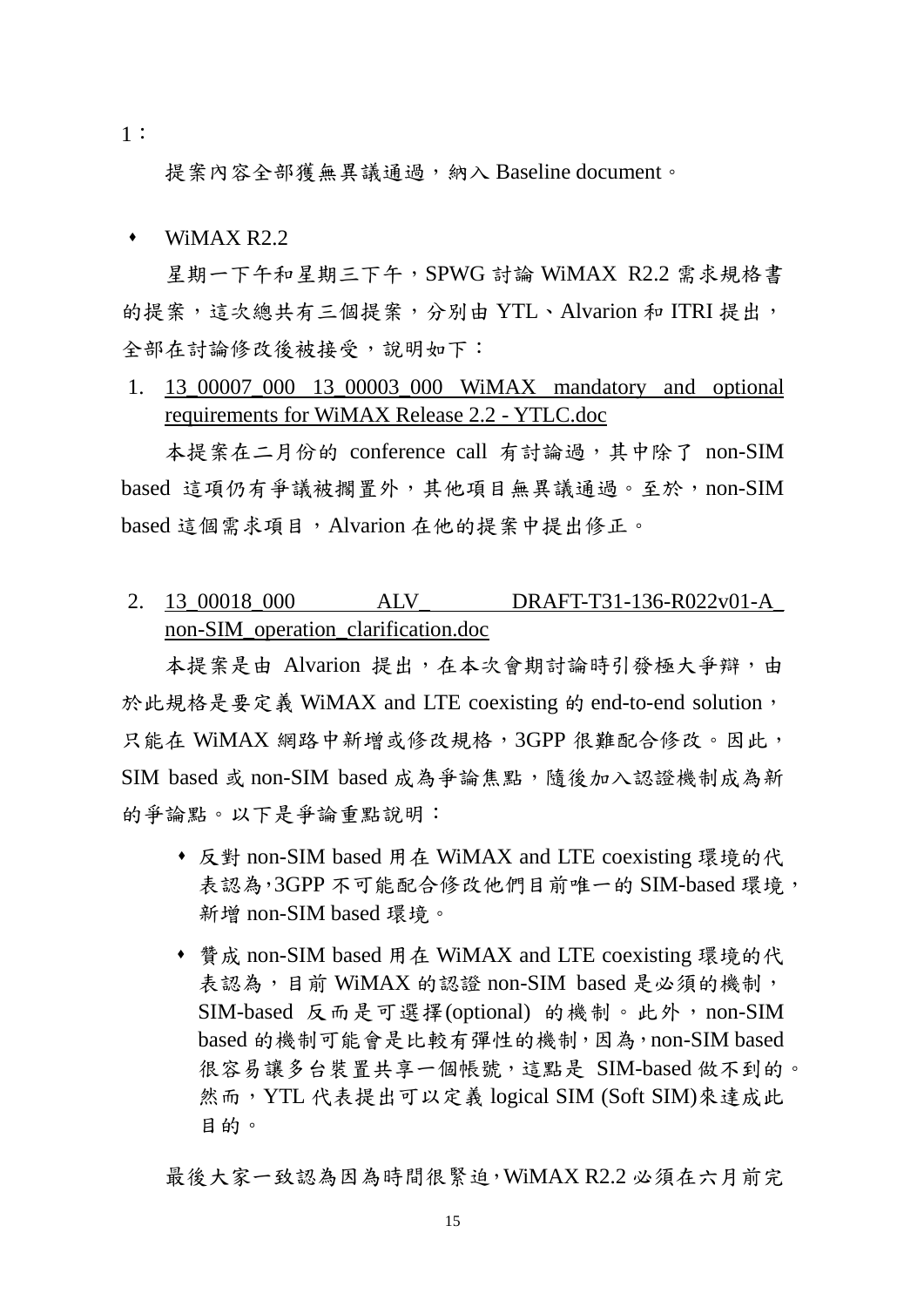成細部的 protocol 規格定義,所以決定將 non-SIM based 變成 Optional Requirement。

3. [13\\_00028\\_000 Radio Access Network Selection Use Case and](http://members.wimaxforum.org/apps/org/workgroup/spwg/download.php/64018/13_00028_000%20Radio%20Access%20Network%20Selection%20Use%20Case%20and%20Requirements%20for%20WiMAX%20R2.2.doc)  [Requirements for WiMAX R2.2.doc](http://members.wimaxforum.org/apps/org/workgroup/spwg/download.php/64018/13_00028_000%20Radio%20Access%20Network%20Selection%20Use%20Case%20and%20Requirements%20for%20WiMAX%20R2.2.doc)

這是我們的提案,包含跨系統換手的網路選擇(Network Selection for inter-system handover) 使用情境,和相對應的需求項目。與會的所 有代表對於使用情境部分沒有什麼意見,但是針對需求項目部分, SAMSUNG 代表認為原先存在的需求項目已經包含了我們的提案需求 項目。雖然,從認知上,我們認為原需求項目並不清楚,不同人可以有 很不相同的解讀。但是經由大家的討論後,同意 SAMSUNG 的意見。 最後,只接受使用情境部分,置入需求規格書,作為原需求項目的對應 情境說明。我們原先提案的目的,還算有達到。

# *Carrier Ethernet 2.0 for Small Cell Backhaul with WiMAX Supporting*

星期三早上的二個 Session 是 Carrier Ethernet Transport for Small Cell Backhaul(SCB) Standard 討論, IEEE 802.16 chair Roger Marks 提供 一個Tutorial。在這一場Tutorial中Roger將他針對IEEE 802.16e WiMAX 網路和 Carrier Ethernet 2.0(CE2.0) 互連的架構做了很詳盡的分析說明。 他試圖說明 WiMAX 和 CE2.0 的整合是最佳的 SCB 方案。WiMAX 網 路因為具備 layer 2 bridging 的能力、彈性的核心網路架構、彈性的信令 機制,讓它可以很完美的成為 CE2.0 的 wireless link part, 如下圖所示, 為一個完整可行的 SCB 架構。此外,雖然有公司強調可以利用 Wi-Fi 作為 SCB 的 Wireless link,但是其 QoS control 能力不足,成為最大障 礙。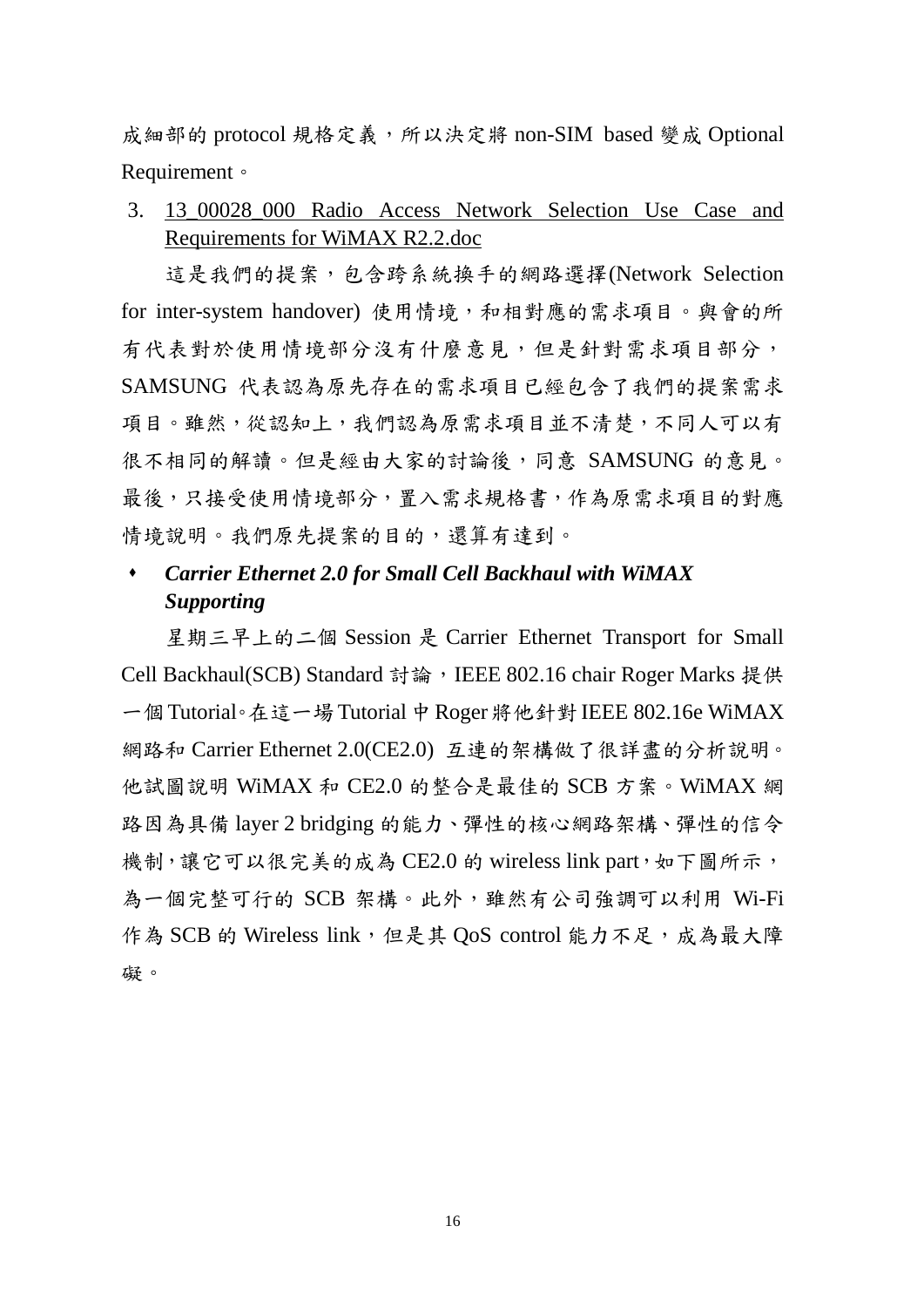

圖三: Small-Cell Backhaul 案例

根據這樣的論述,Roger 也點出 IEEE 802.16r (SCB specification)和 WiMAX Forum 需要進一步加強的議題:

- Needed IEEE 802.16 Enhancement: Bridging
- Needed IEEE 802.16 Enhancement: Port ID per Service Flow
- Needed IEEE 802.16 Enhancement: Bridge-Aware Packet Convergence Sublayer

# *WiMAX Forum Board Meeting*

本次董事會共有 10 位董事參加,由主席 Mo Shakouri 主持,WiMAX Forum 秘書 Dave Sumi 擔任會議記錄。Mo Shakouri 歡迎大家的出席, 他參加了部分的工作組會議,覺得會議的效率與成果很好。首先討論上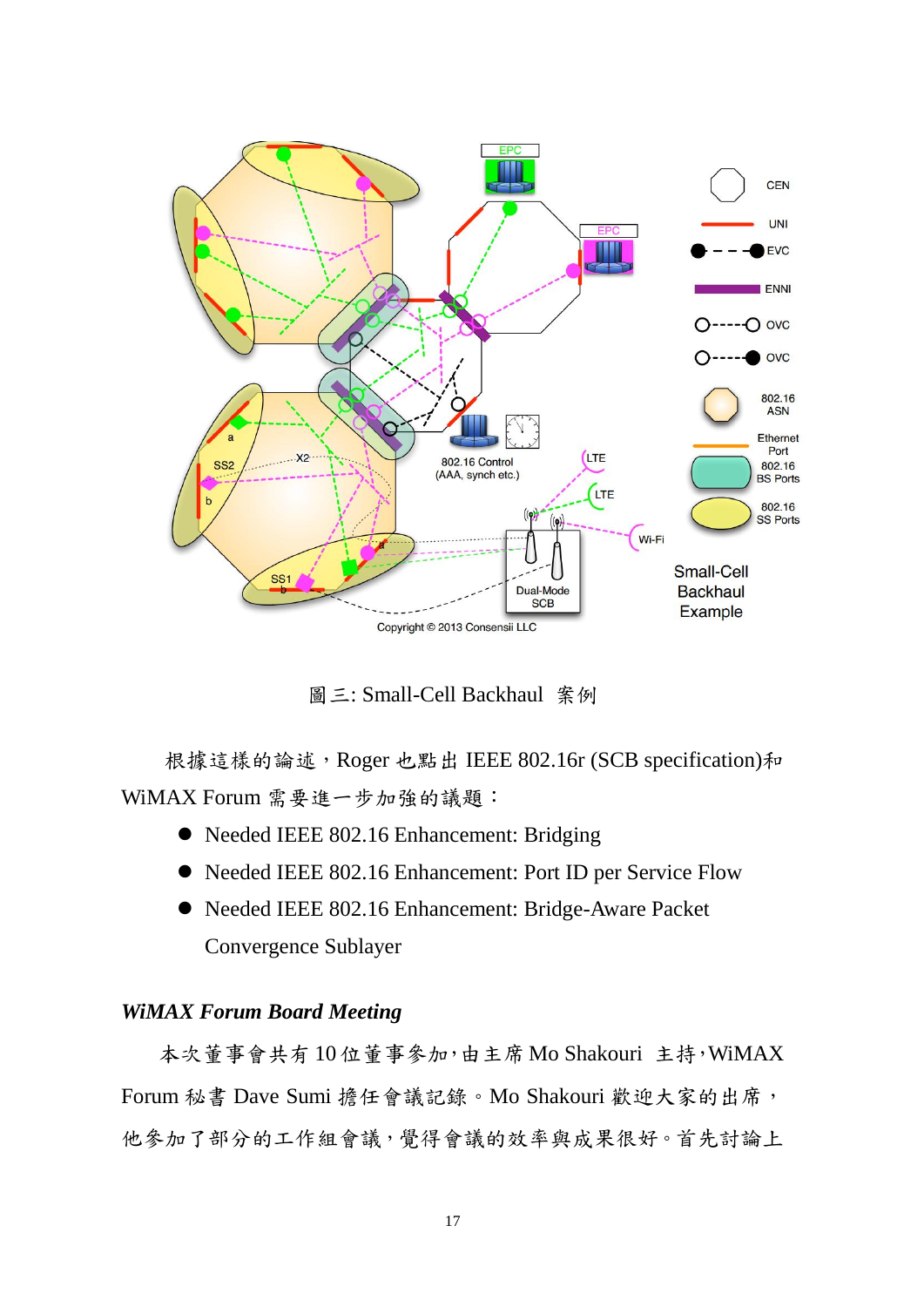次 1 月 13 日電話會議的紀錄,獲得一致通過 。接著討論 2013 年董事 會成員概況,以及可延攬入董事會的目標成員。Sprint 和 Newnet 將退 出董事會, Alvarion 的 WiMAX 部門賣給 Telrad, 交易完成後 Telrad 將 申請加入董事會。2013 年將有 15 位董事。由於董事會目前沒有晶片廠 商,Mo 建議考慮成立一個 Advisory Board,邀請 GCT 和 Sequans 加 入 WiMAX Forum 的運作。 Bangladesh 的營運商 Banglalion 主席被邀 請到董事會簡報該公司的營運現況,他希望 WiMAX Forum 提供技術支 援,案例研究,以及新應用和產品的資訊。

接著由 Jonathan Singer 簡報 2013 年度的 marketing plan。本年度將 繼續推動 WiMAX Advanced 的技術里程碑,並推動 IEEE 802.16r Small Cell Backhaul 和 Wireless Carrier Ethernet 的工作,增加會員,以及協助 營運商取得資金。Jonathan 也提到今年預計舉辦或參加的活動,以及 與分析師和媒體宣傳的規劃。董事會需要提供明確的目標與優先順序。 YTL 董事 Ali 認為在做市場宣傳規劃前應有明確的策略作為指引,因此 臨時修改議程,先進行發展策略的討論。WiMAX Forum 應詢問會員廠 商希望在 2013年看到什麼樣的成果,這是制定策略的一個重要依據。 營運商仍是 Forum 的重要組成,垂直市場為次要。與過去相比,WiMAX Forum 的整體結構和目的有了一些變化。最初主要的目的為產品的認證, 以確保互操作性。這不再是一個加入 Forum 的好理由。

目前會員的要求是什麼呢?由於市場的變化,有些營運商尤其是新 興地區的營運商。對於小規模的營運商而言行動性不是重點,他們的問 題是無法從設備供應商得到足夠的支援,也不容易得到需要的終端。對 於中型的行動營運商來說,需要全球漫遊的功能,技術的演進、以及異 質網路的共存。這些都是 WiMAX Forum 該設法協助的。Ali 認為長程 的目標應該是 WiMAX 和 LTE 技術的融合,在同一個硬體平台上藉由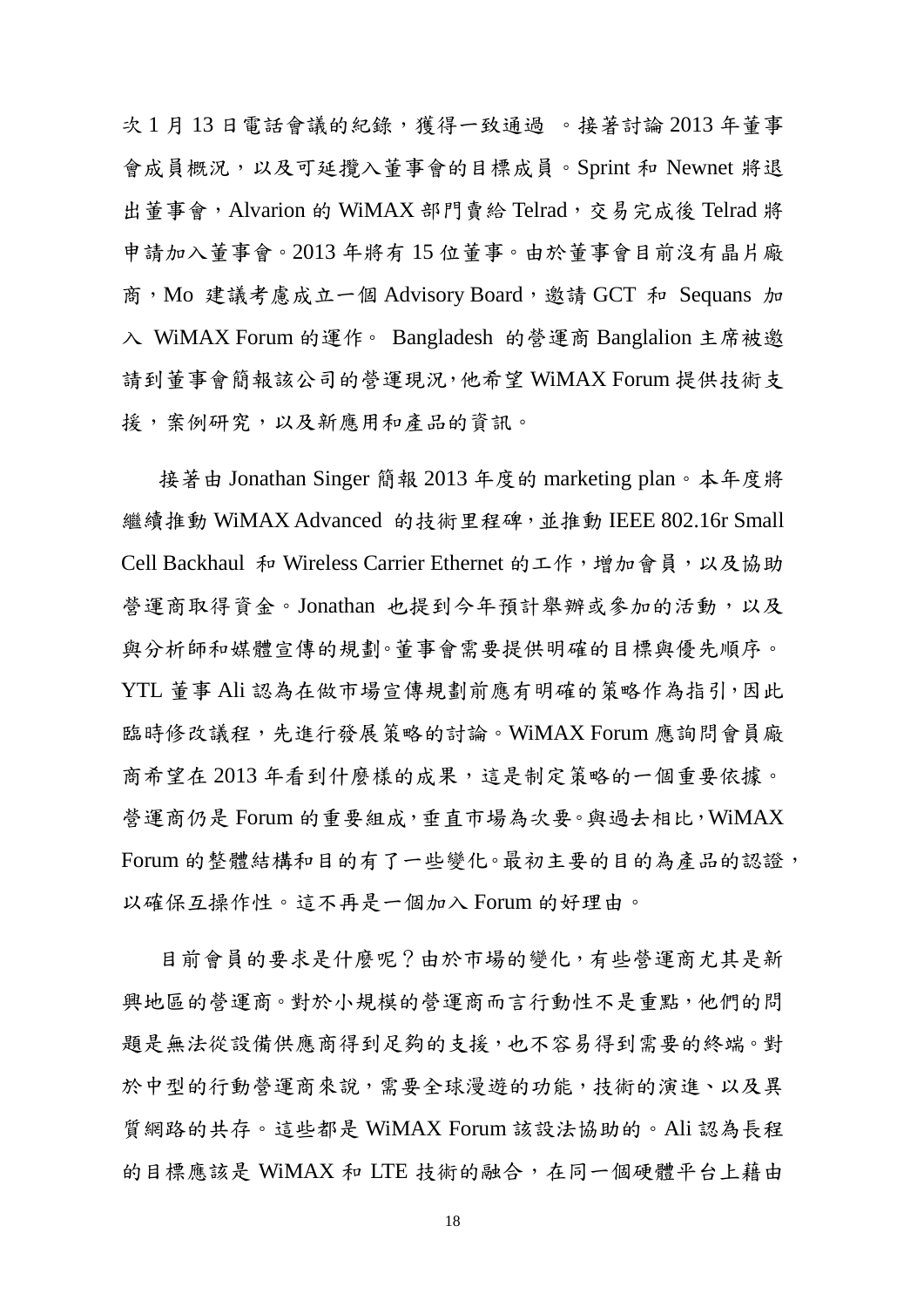Software Defined Radio (SDR)技術,可以運作 WiMAX 或 LTE。大家 對於 harmonization 的內涵有不同的定義,因此需要再釐清。對少數大 型營運商來說,全球化和法規對他們極為重要,他們必須符合國際標準。 作為一個國際標準組織,WiMAX Forum 對他們來說非常重要。維持 IMT-Advanced 稱號和向後兼容性也是很重要的,通過認證是這些營運 商產品驗收的先決要求。

董事們也覺得有必要再與其他如 IMT, IEEE, 3GPP 等標準組織重新 啟動較密切的互動與合作,同時也應擴展到與其他產業組織如 GTI, NGMN, WBA, SCF, 和 WFA 等的合作。Ali 也認為傳統的營運商仍然是 WiMAX Forum 業務推動的重點,垂直應用未必能給現有的營運商帶來 新的商機。UQ 表示該公司除了傳統的電信業務以外,也利用其 WiMAX 網路提供連接智慧電錶的服務。

第一天最後一個項目是由 Declan Byrne 報告 Request For Proposal (RFP) 的現況。他表示目前有 15 家運營商表示對這個項目有興趣,參 加的單位必須是 WiMAX Forum 的會員。目前已產生規格文件和 RFP 文件 。目前的考慮的模式是營運商直接向 ODM 出貨,WiMAX Forum 對每一件產品收取一些佣金。早期認購的營運商可享有折扣。

最後討論會員種類的問題。目前有一種 Associate Member,只開放 給垂直應用的會員廠商,會費較一般會員低很多。謝慶堂認為會員種類 應一視同仁,不能因應用領域的不同而有差別。會員種類應重新調整, 讓所有會員依需要而選擇加入某一類的會員。WiMAX Forum 的工作人 員將提出修改草案,提交董事會核准實施。

第二天早上討論 Small Cell Backhaul 的議題和需求,包含使用 Carrier Ethernet 作為 Small Cell Backhaul 的傳輸網路。由 WiMAX Forum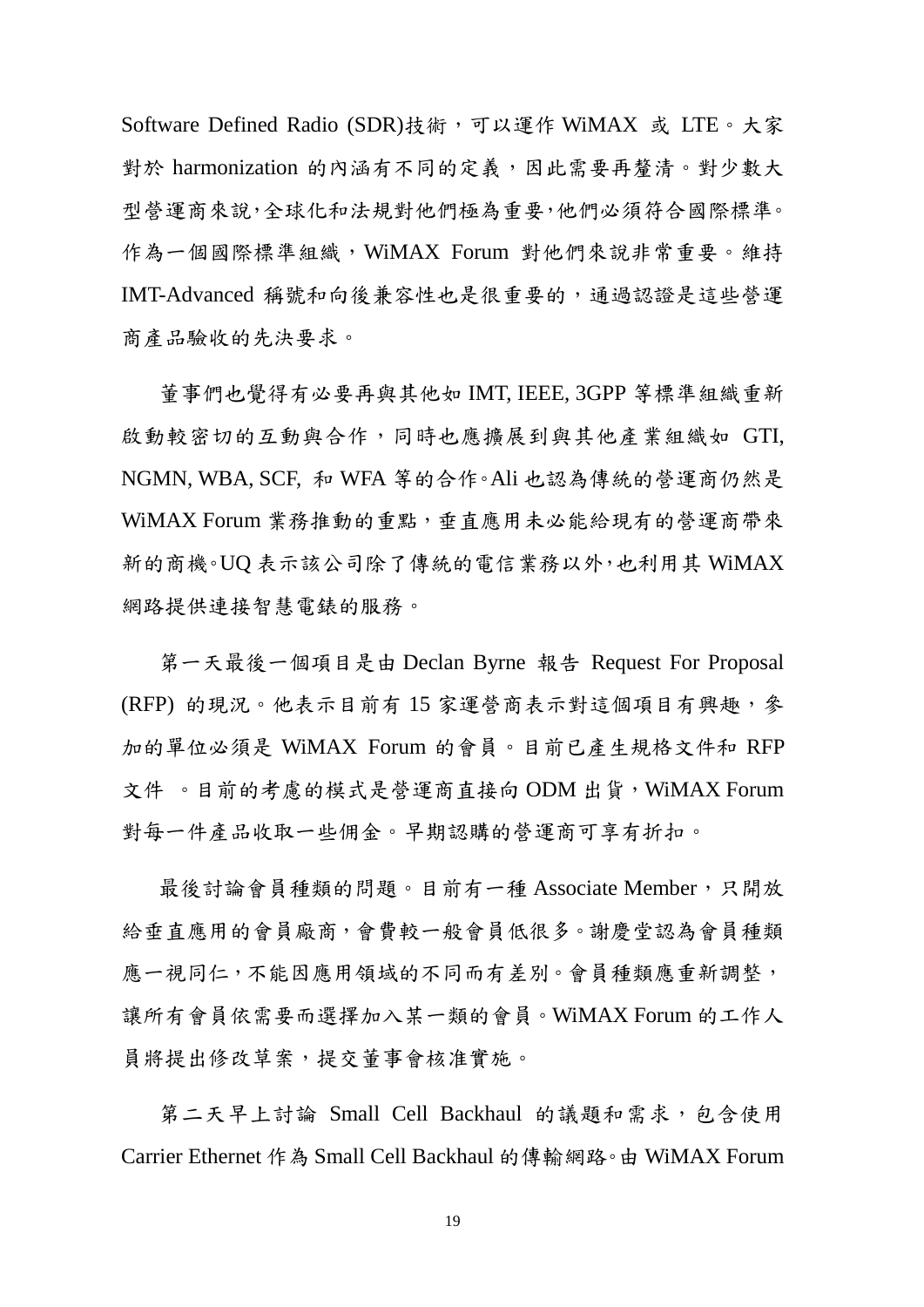發展規格並推動標準化的工作(目前在 WICW 小組討論)\_,並配合 IEEE 802 OmniRAN Study Group 標準的發展。WiMAX 的架構扁平簡單,實 施起來比 LTE 來得有效率。有董事擔心這將產生新的規格而需要新的 設備。董事要求 WiMAX Forum 人員研討現有營運商提供這類服務的可 行性,以及可能的市場規模。

接著確認工作組的主席和副主席,Brian Crowe 為 AWG 副主席, Steve Rosen 和 Leonhard Korowajczuk 為 SPWG 副主席, Lee Joo Aun 為 TWG 副主席。各工作組報告工作現況, AWG 完成需求書,希望多 一些終端和基地台廠商加入工作組的討論。AeroMACS 將取代目前非 常老的系統,AWG 預計將有 5 到 10 個新會員。SGWG 完成並發佈規 格書,並正在規劃另一個 plugfest。SPWG 目前的工作為 WiMAX 2.2, Carrier Ethernet transport, 和 Public Safety/PPDR。TWG 更新 WiMAX Release 1.0 和 2.0 的規格,Release 2.1 規格已完成,今年將支援 Release 2.2 的工作。CWG 報告完成 Basic CRSL Database Automation 第一版草 案,目前正由各 WCB 審查。UQ Watanabe 報告日本智慧電網的用用現 況,他表示日本九州現在正進行一項智慧電網試驗,80%的智慧電錶可 連接到 WiMAX 網路。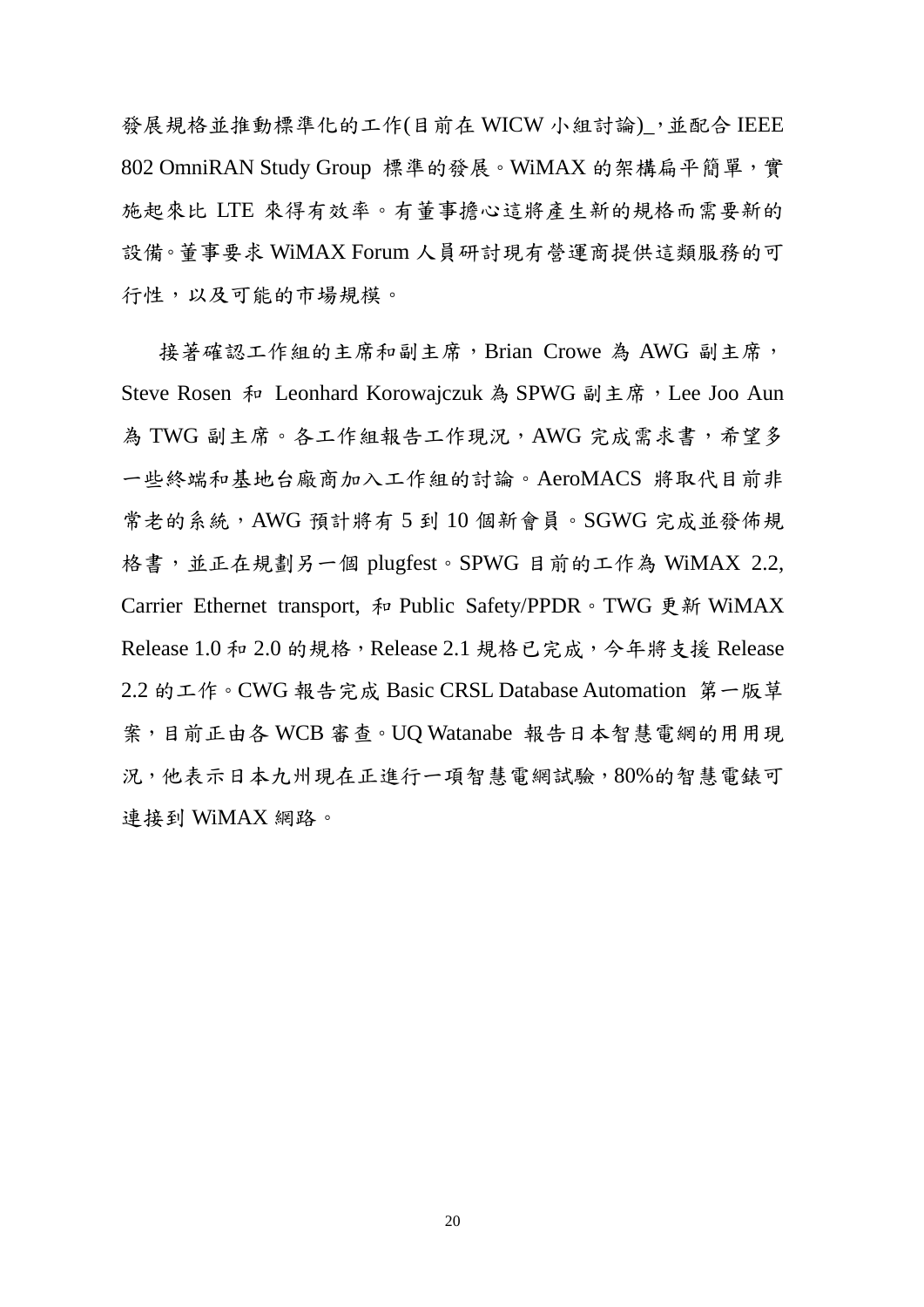# 七、心得與建議

本次在 SPWG/NWG 部份,我們在 PS/PPDR 需求規格書草案上提 出兩篇標準貢獻,分別是 1. Group Communication 的需求項目、2. D2D relay 的使用案例和對應的需求項目,兩種相關的技術。這樣的提案能 夠幫助在大型災難的災後救援時,可以利用 D2D relay 的方式來建立通 訊,加速被摧毀的網路重建。最後,兩篇提案均順利通過,成功納入需 求規格書草案當中。

此外,針對 WiMAX R2.2 的需求規格書草案上,我們在現場即時提 出一篇標準貢獻,提出在 WiMAX 和 TD-LTE 共存的機制下,可能的 使用案例及對應的需求項目。與會的所有代表對於使用情境部分沒有什 麼意見,但是針對需求項目部分,SAMSUNG 代表認為原先存在的需 求項目已經包含了我們的提案需求項目。雖然,從認知上,我們認為原 需求項目並不清楚,但是經由大家的討論後,同意 SAMSUNG的意見。 最後,只接受使用情境部分,置入需求規格書,作為原需求項目的對應 情境說明。我們原先提案的目的,還算有達到。

至於 Carrier Ethernet 2.0 for SCB 部分,我們同意 Roger Marks 的提 案結論:下一步工作的方法如下:

- Update IEEE 802.16 Ethernet Packet CS to recognize Ethernet ports and explicitly support of 802.1Q bridging
- Map CE 2.0 CoS and QoS parameters to IEEE 802.16 QoS
- Provide for management and configuration control

楊人順在最後的 closing plenary 提出建議,上述前兩項比較適合於 IEEE 802.16r 來制訂,而第三項比較適合於 WiMAX Forum 來做。